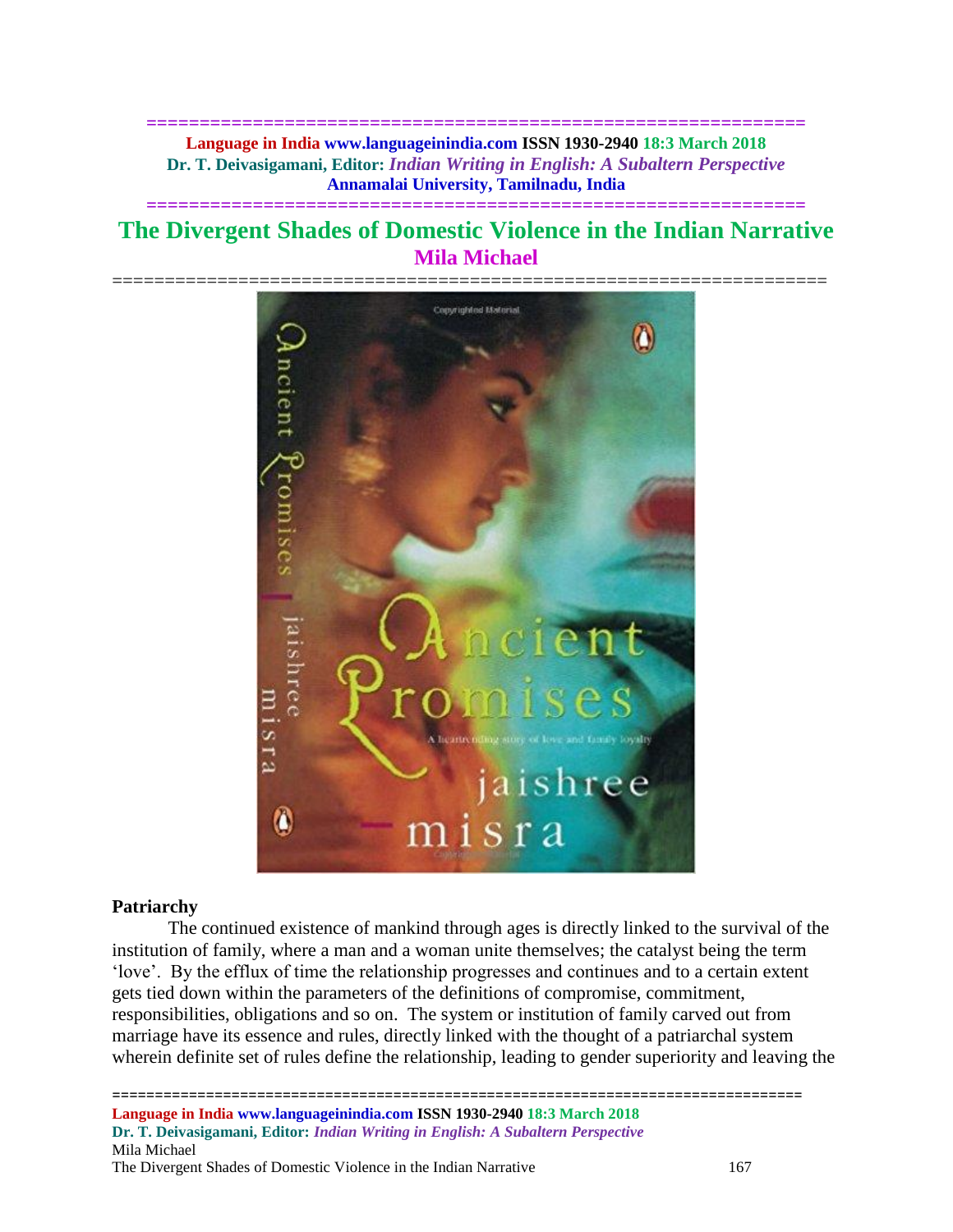female counter part to an adjustment mode disentitling her from exercising her capabilities and qualifications affecting her financial and educational independence eventually pressed to settle for lesser independence and lower status in the social strata.

## **Equality**

In the modern society, the most debated word in every sphere of life is the term 'equality'. This term has gathered much significance in the wake of discrimination in every field of activity and the debate on gender equality tops the position. Gender equality can be summarized as the state of equal ease to access to resources and opportunities regardless of gender which includes economic participation and decision making and the state of valuing different behaviours and aspirations regardless of gender connotations. This being a general perception of equality, the term gets lesser degree of importance in a marital relationship due to a circumstance build up on a different footing. But such circumstances should not dilute the individuality, personality or any other aspects of a female, her choice of independence and dreams as a human being and the same is not subservient to her spouse or any other person in relation.

## **Gender Inequality**

In a patriarchal society, the gender inequality in marriage persists which prevents the female from spreading her wings to her capabilities and to enjoy her rights as a human being leading to discord in relationships and discrimination in her day to day affairs. The period of silent suffering in marriages has come down by the advent of time due to the continuous debates being taken up on this issue. The suffering in marriages whether it be physical or emotional, creates injuries and distress to the woman, leaving the relationship with an unhealthy note affecting the different spheres of her life. Even though the matrimonial inequality and the suffering therefrom had always existed, it took about 5 and a half decades post-independence for us to have a serious thought for a legislation to protect the women from Domestic Violence. Over the years, this issue has attained global recognition and the same has been defined undoubtedly as a 'human rights' issue and a serious deterrent to development. The Vienna Accord of 1994 and the Beijing Declaration and the Platform of Action (1995) have acknowledged this issue as an imminent one to be addressed. The United Nations Committee on Convention on Elimination of All Forms of Discrimination against Women (CEDAW) in its General Recommendation No. XII (1989) has recommended that State parties should act to protect women against Violence of any kind especially that occurring within the family. In India the Phenomenon of domestic violence is widely prevalent but has remained largely invisible in public domain. A specific law catering to the issue has been brought in our country only by the year 2005 keeping in mind the fundamental rights guaranteed under Articles 14 (Right to equality) Article 15 (Prohibition of discrimination on the grounds of religion, caste, sex or place of birth) and Article 21 (Protection of life and personal liberty) of the constitution of India, to provide a remedy under the civil law to protect the woman from being victims of Domestic Violence, and to prevent its occurrence. For achieving the said objectives, the Protection of Women From Domestic Violence Act 2005 was promulgated and came into force on the 26<sup>th</sup> day of October 2006. The term Domestic Violence under the Act has been given the widest of interpretations including actual abuse or threat or abuse that is physical, sexual, verbal, emotional or economic. The Act provides for the rights of women to secure housing in her matrimonial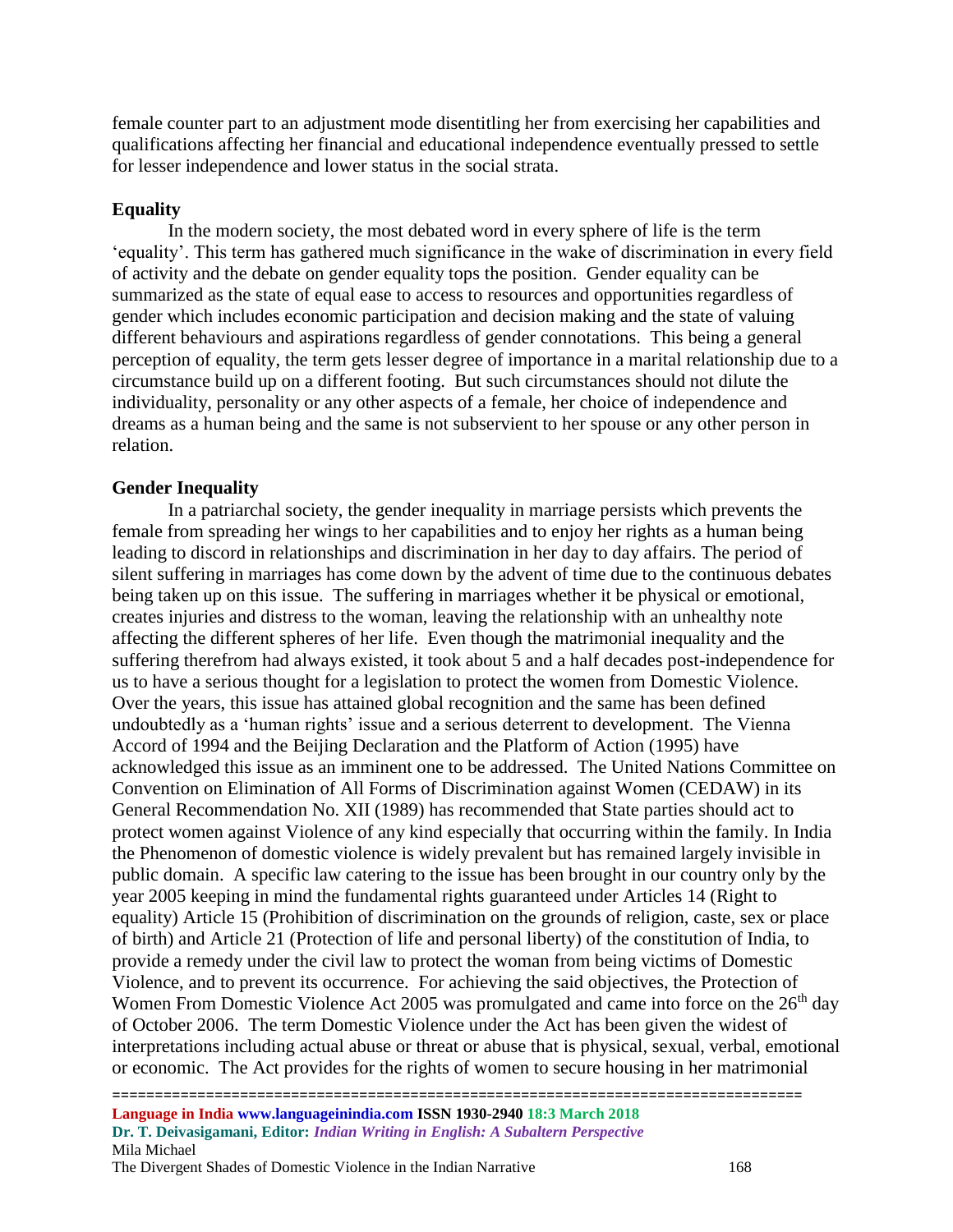house or shared household by passing protection orders by the concerned Magistrates such as Residence Orders as well as Orders of Monetary reliefs from the husband.

### **Social Stigma of Domestic Violence**

The wide spread social stigma associated with domestic violence discourages most of the victims from reporting such instances fearing further discrimination and the thought that "will anyone believe me" had made the issue to be swept under the carpet in most of the cases and leaving it invisible in the eye of the Public Domain. We have two characters ie Janaki of Ancient Promises by Jaishree Misra and the unnamed female protagonist of 'When I hit you' Or a Portrait of the Writer as a Young Wife' by Meena Kandasamy wherein both the characters go through such trauma in their marriages, suffering divergent shades of domestic violence which a vast majority of women suffers at some point of their lives.

Before going into the intrigue specifics of the violence meted out to the characters at the hands of their spouses, it seems to be an absolute necessity to travel through the deep rooted cultural perception of man –woman relationship in a marriage, and the influence of the societal behavior towards any issues involving marital discords. Women are placed in a submissive mode for their marriage to workout. Society being moulded on a patriarchal influence of thought, normalizes abuse that a woman may face at the hands of her husband in general. The act of forced marital intercourse by itself is not considered to be an offence if the woman is over 18 years of age, rules the Hon'ble Supreme Court of India<sup>(1)</sup> while deciding the issue of exception 2 to Section 375 Indian Penal Code dealing with rape which reads as follows; *" Sexual Intercourse or sexual acts by a man with his own wife, not being 18 years, is rape".*

#### **Physical and Psychological Effects**

The physical and psychological effects pressed upon the mental equilibrium of the woman is unattended to; as the society lives with a bundle of myths when it comes to dealing with issues of marital discords. It is in this context, the question of equality of the spouse in a relationship comes into actual conflict with the term equality. The female partner is committed to live upon in a marriage with a good girl image to have the sympathy of the society. In most of the cases, the woman's aspirations, dreams, independence etc., may stand in her way to have a meaningful life according to her wishes within the marriage.

#### *Ancient Promises*

The two characters in comparison, here in the light of domestic violence suffered by them in marriage are Janaki of Ancient Promises by Jaishree Misra and the unnamed narrator in "When I hit you Or a Portrait of the Writer as a Young Wife' by Meena Kandasamy. Both these characters pass through different levels of sufferance in their marital relationship. Janaki faces abuse at the hands of an indifferent husband, whereas the unnamed narrator is physically and emotionally abused. Whatever the form of abuse, both these women are exposed to domestic violence. Janaki of Ancient Promises is one such character who suffers verbal abuses from her in laws unprotected by her husband from such abuses. Janaki is a Malayali Nair girl born and brought up in Delhi, daughter of an Airforce Officer. She is married off to one Suresh of Maraar family, an affluent business family. Her marriage with Suresh only brings her heart break and agony. Her husband Suresh is, according to Janaki – an expert in the art of escape.

================================================================================= **Language in India www.languageinindia.com ISSN 1930-2940 18:3 March 2018 Dr. T. Deivasigamani, Editor:** *Indian Writing in English: A Subaltern Perspective* Mila Michael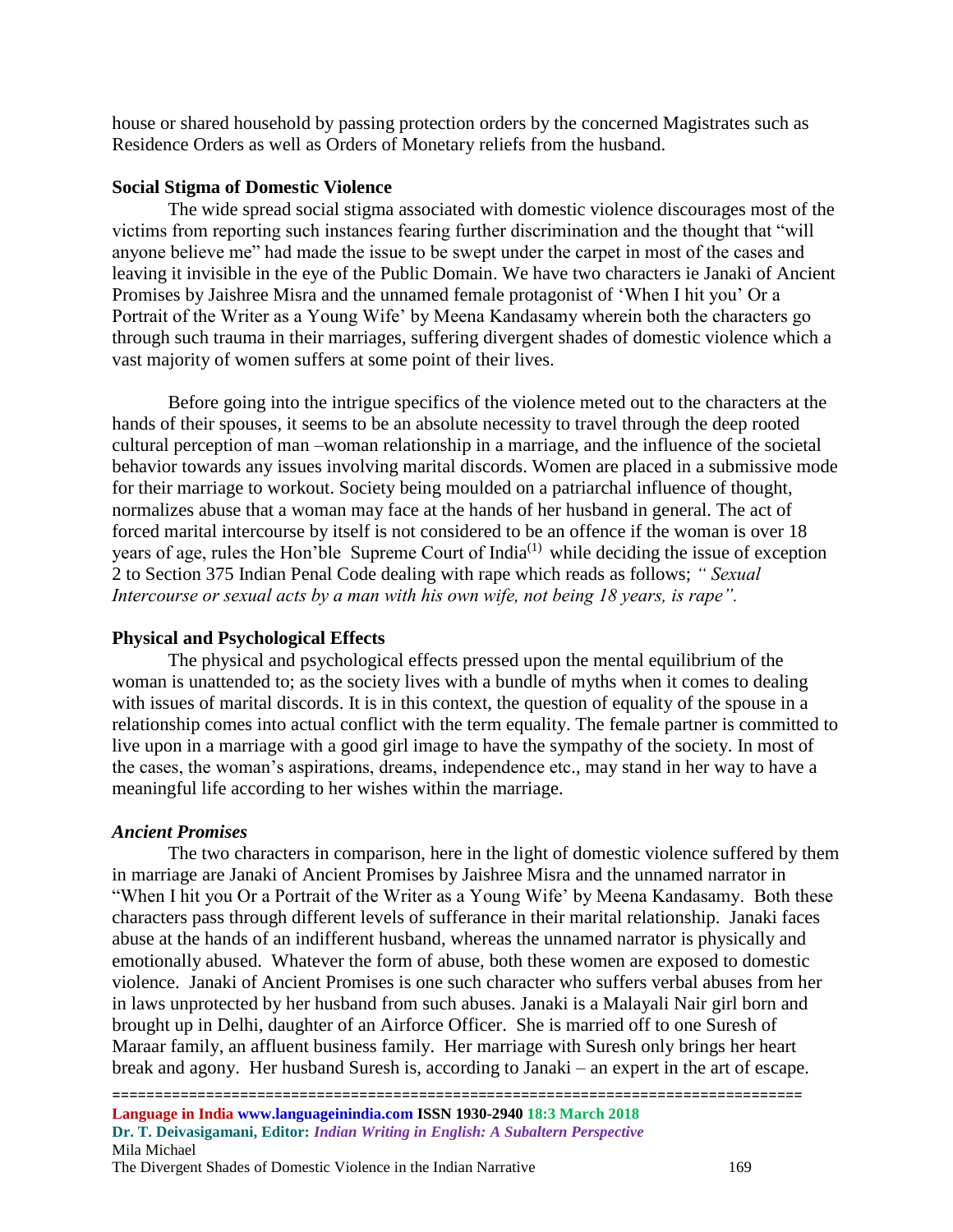Janaki's husband avoids meeting her emotional needs. Janaki craved for affection from Suresh and his family which was covertly denied to her and after ten years of living with an indifferent husband and his verbally abusive family, chipped away at her self-esteem and worth. The million little things that broke her spirit over the years, the tiny insults, so small and so subtle as to be almost invisible, robbed her gradually of her knowledge of herself. Her husband and his family uses the tactic of gaslighting to make her question her reality. This form of manipulation that sows seeds of doubt in the individual being abused to make them question their perception and sanity is also used on the nameless narrator by her husband. While the nameless narrator is beaten, broken and raped to fit into the model wife of her husband's twisted mind, Janaki is made to fit the mould of the perfect daughter-in-law of the Maraar family through verbal abuse.

In Ancient Promises, Janaki is seen as a knick-knack on her husband's mantle piece, she looked pretty but was getting very dusty. Her husband and family were always careful to not break or cause visible cracks on her person, but it definitely caused emotional cracks. Janaki's plight can be directly compared to the Chinese Water Torture, a process in which water is slowly dripped on to a person's forehead, allegedly making the restrained victim insane. Both the characters, not for any reason of theirs, but due to the cultural prejudice netted on to them finds it difficult to convince their plight to persons or authorities who are strictly rooted in the traditional Patriarchal mindset when it comes to marriage and treatment of women within the marital circle. At some point in the marriage, a child is seen as a panacea for all marital problems. Both these characters remain perplexed before the usual set of questions such as: - Don't your husband take care of your necessities? Don't you have a shelter given by your husband when majority doesn't have it? Yes They Do- But ? None of the interlocutors see the plight and emotional sufferance of the characters, their aspirations, or their mental happiness. Both these characters felt reduced to good-for-nothing and dependent and subservient to their husbands and are engulfed in the stigma of cultural hypocrisy preventing them from finding a new lease of life, but it is always easier for an abusive man to find new lease of life.

#### **Be in Conformity with the Society**

Trying to conform with what society wants and thinks a wife should do or be, makes the female characters more uncomfortable, unhappy and hopeless. The insensitive question asked by the very society that perpetuates the crime of abuse against women is, "why do they stay in an abusive relationship? And whether it was consensual? Men tend to use physical, emotional and sexual abuse as a weapon to subdue a woman because it is considered the norm of the society, and even elevates the position of the husband. Our society actually empathizes with the abusive husband in most of the cases leaving the status of the wife to be that of a subservient slave who obeys the master.

#### **Victims**

Victims in an abusive environment resort to coping mechanisms to survive and retain their ounce of sanity. The psychological coping mechanisms are commonly termed as coping strategies or coping skills. Both the female characters use their own coping strategies to survive in their respective relationships. Janaki survives and tries to maintain her sanity by finding comfort in her daughter and hopes for a better future along with her child by trying to go for a higher education abroad and for getting herself financially placed. The unnamed narrator uses